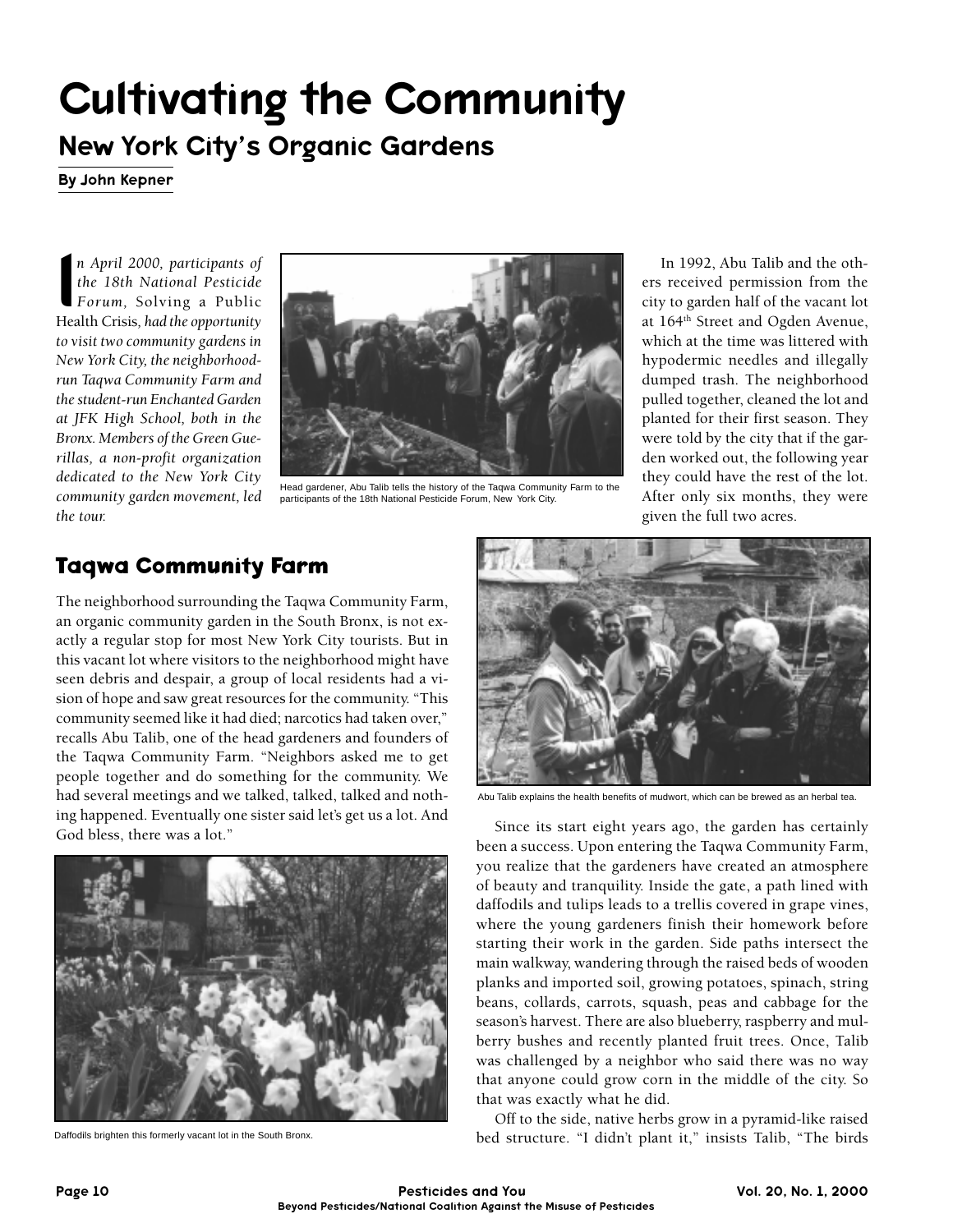brought it, squirrels brought it, God brought it. We just cultivated it." During the garden tour, Talib, who is also an experienced herbalist, explained the health benefits of several herbs growing at Taqwa to the participants of Beyond Pesticides/ NCAMP's National Pesticide Forum. "The knowledge is around, but it's not making money for the drug companies. But I'm not into the drug companies. I'm into getting well, and the people here are well."

In addition to Talib, there are over 100 families that have garden plots in the Taqwa Community Farm. In 1999 the gardeners produced over 5,000 pounds of organic food, half of which was donated through Taqwa's own Grow and Give program. "We line two long tables with food," explained Talib. "People who are hungry come in and take what they need. What the heck are people doing hungry in the country with the best land in the world? It's not perfect, but I do the best I



A mural, mounted to the side of an adjacent building, depicts a summer afternoon in the Taqwa Community Farm.

can do to change this whole system around." The Taqwa Community Farm also donates to local soup kitchens and is an active participant in the City Farms project, a collaborative program consisting of non-profit organizations, community gardens, and emergency food centers that work together to boost urban food production.

In the summer, the gardeners organize community barbeques in the garden, serving food from the season's harvest. A mural on the side of an adjacent building depicts the

safe. Everyone has a right to open space." Abu Talib is also a firm believer in the empowerment of working in the garden, saying, "He who controls your breadbasket, controls your destiny. I think that one of the things we overlook if we have a garden, is that we're not just raising food, we're raising people."

## **The Enchanted Garden at JFK High School**

Five years ago a group of students from one of the most populated high schools in New York City were tired of looking at garbage piling up in the vacant lot surrounding their school and set out to convert it into a green, peaceful and productive garden. JFK High School, located in the Bronx, is a massive building with eight floors holding 4400 teenage students and



The students converted a water run-off ditch, once filled with bags of trash, into an aquatic garden, complete with goldfish and lilypads.

300 teachers. A group of 93 students, who make up the environmental club, now manage "The Enchanted Garden," located next to their school parking lot.

The entrance of the garden brings you to the beginning of three paths from which to choose. The right path will take you to a small wetland full of cattails; the center path walks you through a shaded garden to a bridge that crosses a pond where goldfish and turtles live. The path to the left leads to eight raised beds for intensive food production. As a member

important role that the garden plays in the life of the neighborhood. Ximena Naranjo, associate director at Green Guerillas explains the importance of community gardens beyond food production, "It's not Central Park, but people can feel like it's their Central Park. The people who build community gardens are community leaders. They took it upon themselves to revitalize the community by creating a place where people can feel



The Enchanted Garden serves as an interdisciplinary learning space forthe students of JFK High School.

of the City Farms project, the students established a relationship with a soup kitchen in Harlem, to which they donate part of their harvest. Tony Thoman, one of two teacher advisors to the Enchanted Garden says, "Involvement with City Farms has given our kids a view as to how the garden can be a food resource to the less advantaged in the community."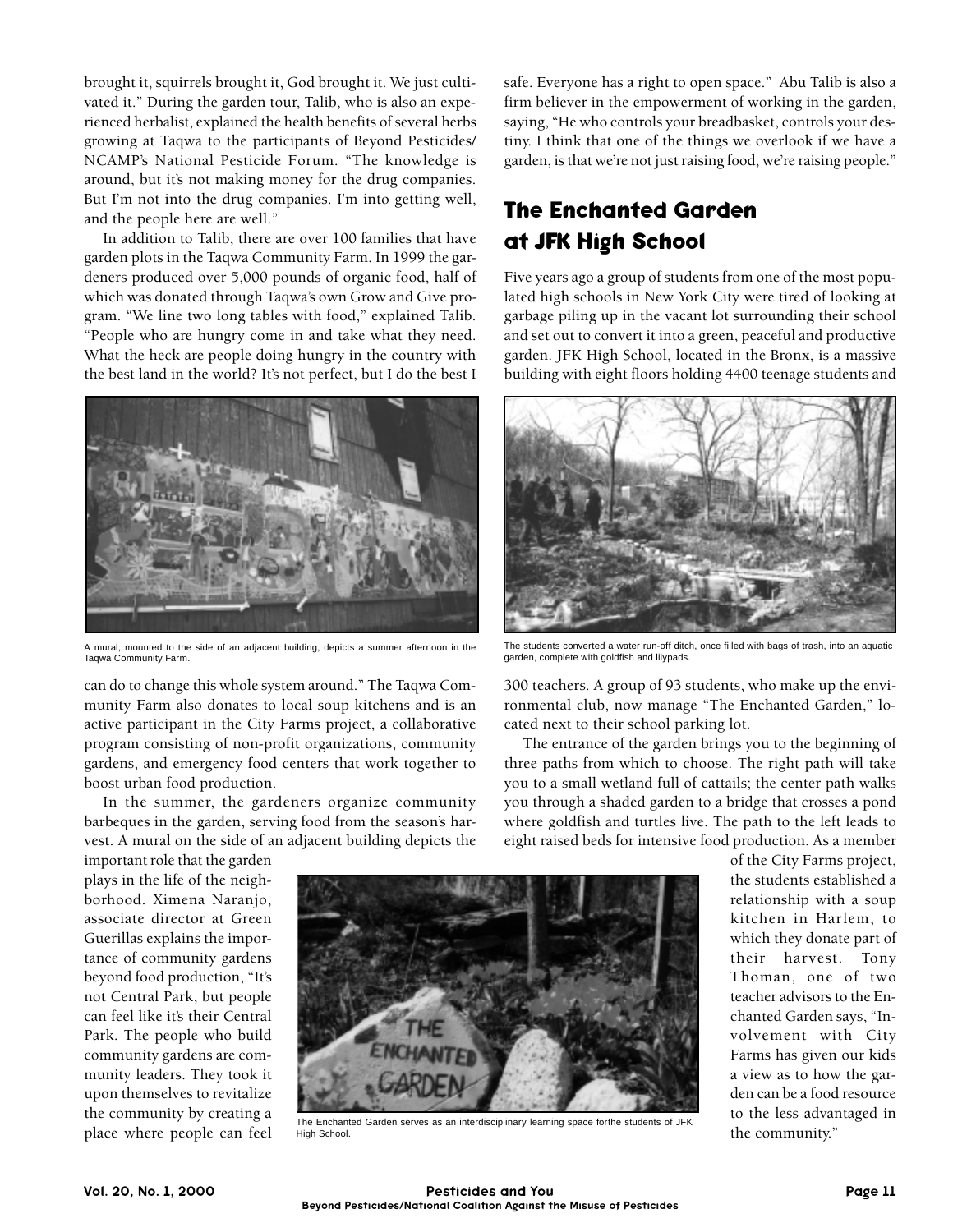

Nutrients from the "Enchanted Compost" replenish the soil in JFK High's organic garden.

The garden is also a great resource for the students. Joyes Baby, a member of the environmental club recalls, "We planted an herb garden as part of our summer project. In September, we dried the herbs in our ovens at home and sold them in the

every month, 73,000 people were still being turned away. These numbers mushroomed as welfare reform took effect. Simultaneously, the regional agriculture and the capacity to address food needs sustainable declined. In New York State alone, nearly 20,000 farms and over 1 million acres of farmland have been lost since 1980.

In March of 1996, a number of people gathered at the invitation of Just Food and the Green Guerillas to work towards a solution to this urban food crisis and to learn more about the city's community gardens and how they could serve as an important component in the process. What they learned was that although there were many independent gardens in the city, they were primarily ornamental gardens and food production was minimal. Looking at the tremendous and rising needs that could potentially be met by this huge, untapped resource, the organizers explored the role that their organizations could play in helping community gardens contribute to local food security.

Later that year, five groups consisting of Just Food, Green

teachers' lunchroom along with fresh cut flowers. We made \$220! Now we're doing research on how to make soaps and candles with our herbs." Through grants from the Hudson River Foundation, the Enchanted Garden provides rewarding summer jobs to several JFK High School students. Students

"He who controls your breadbasket, controls your destiny. I think that one of the things we overlook if we have a garden, is that we're not just raising food, we're raising people." –Abu Talib co-founder Taqwa County Farm

Guerillas, Cornell Cooperative Extension-NYC, Food for Survival, Inc. and Northeast Organic Farming Association-NY, formed the City Farms project. The City Farms helps people who live in low-income neighborhoods to create an urban agriculture network in New York City

also conduct research and produce pamphlets on the many butterfly and bird species living in the garden.

The presence of the Enchanted Garden at JFK High School has an undeniable, positive impact on the students as well as the ecological environment it embodies and sustains. The garden provides a holistic learning space where students learn to work as a team as well as express their individuality. They can enhance their scientific research skills or explore their artistic creativity. When one walks into the Enchanted Garden, there is a magical feeling, not only because the breeze carries a fragrance of roses and sage, but also because of the sense of empowerment and confidence heard in the students voices as they speak with pride and love for their garden.

#### **The City Farms**

Hunger and unemployment are a reality in New York City's low-income neighborhoods. From 1980 to 1997, the number of emergency food centers soared from 50 to over 1,000. While 450,000 New Yorkers were served by emergency food centers and by helping regional farmers develop long-term relationships with New Yorkers and familiarity with urban markets.

The goals of this project include: improving the availability of fresh food in New York City's low-income neighborhoods by expanding the capacity of urban grower to pro-



In 1999, the City Farms Program produced over 10,000 pounds of food for the residents of New York City.